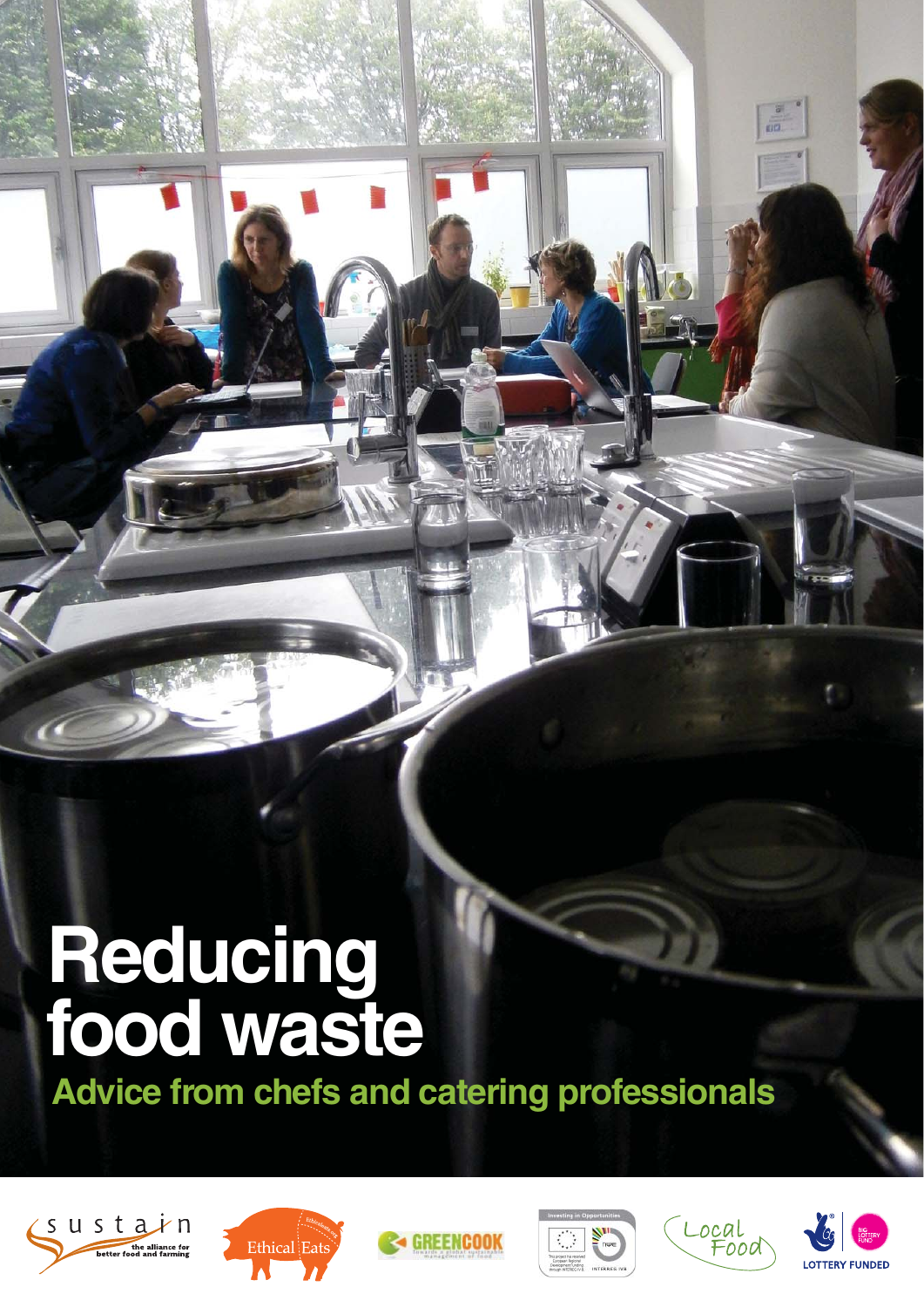2 **This document contains wise words and inspiration from GreenCook Food Waste Ambassadors in the UK and Netherlands. These are networks of skilled and passionate food professionals, who have a wealth of knowledge about the industry. In this document, they share their advice on how to create more sustainable dishes whilst curbing food waste.** 

Sustain's Ethical Eats project, funded by the Big Lottery's Local Food Fund, has supported around 1,000 London restaurants and catering businesses in London, helping them with identifying practical steps towards becoming more sustainable, sharing skills and experiences, and promoting their good work. We have organised workshops on themes such as food waste, nose-to-tail eating, sustainable fish and seasonal vegetables; run 'meet the producer' events, and organised visits to local farms.

Ethical Eats has also been a partner in the transnational GreenCook programme, funded by the European Regional Development Fund Interreg IVB, which works across several European countries to reduce food waste in the retail, catering and domestic sectors. The programme has involved partners from across Europe, working on practical, research and other initiatives. Ethical Eats has coordinated the UK participation, with a focus on reducing catering waste.

To this end, we have run workshops, roundtable events, visits for professionals and catering students to find out more about the work of food waste reduction pioneers, and exchange visits to see inspirational projects in other countries. We have supported improvements in catering training standards and guidance documents for students, to include food waste reduction. And we have participated in several Awards programmes to highlight food waste reduction innovation.

Another important strand of our work as part of the GreenCook programme has been to support inspirational GreenCook Food Waste Ambassadors in the UK to cultivate and celebrate food waste reduction initiatives in the industry. This work was based on the GreenCook Ambassadors network in the Netherlands, run by De Vale Ouwe, which has provided us with valuable advice, support and opportunities to visit inspirational projects, see: www.greencook.nl/index.php/en/nl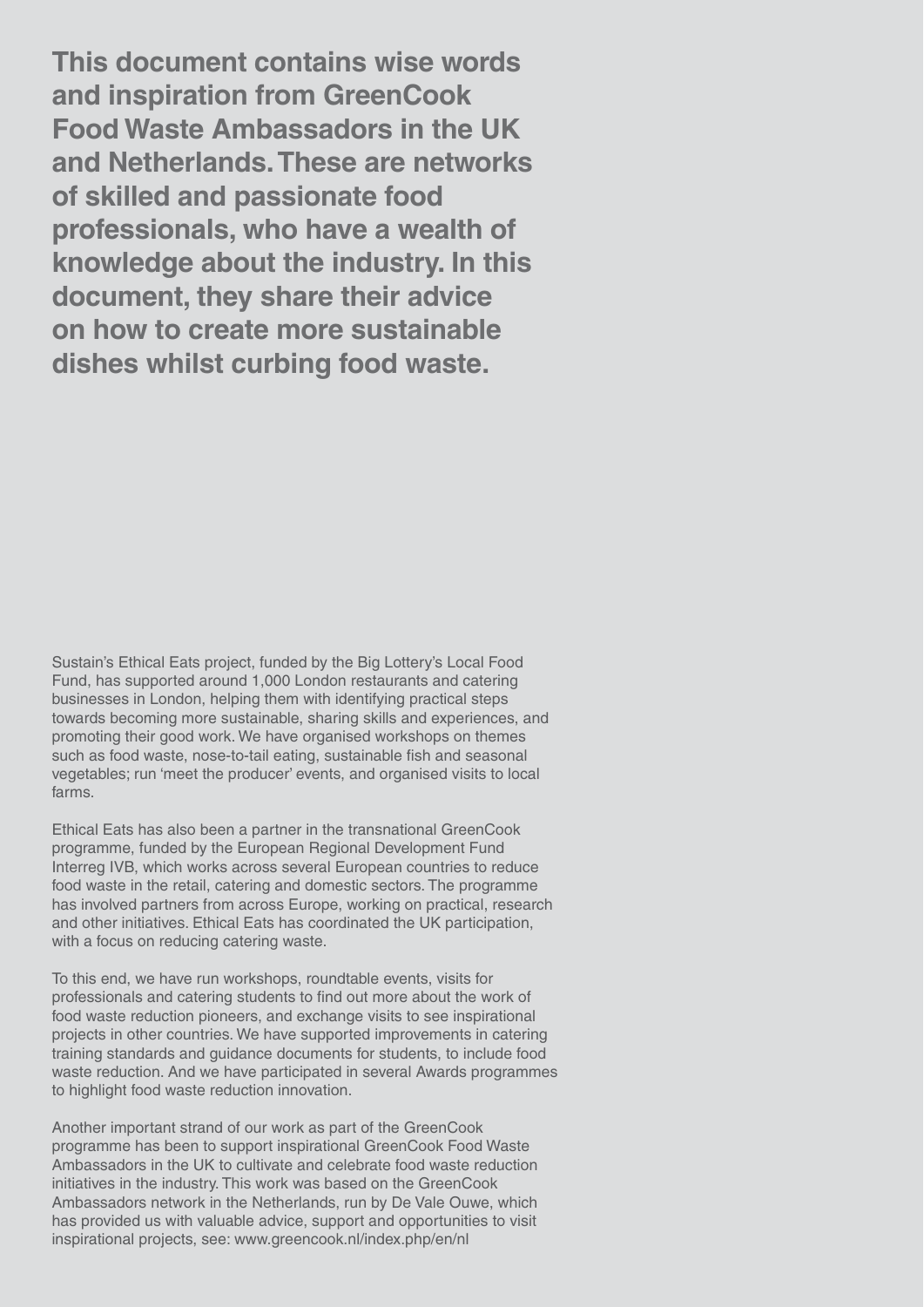# **Miranda Godfrey**

**International Culinary Art Diploma Lecturer, Westminster Kingsway College, and UK GreenCook Food Waste Ambassador**



**What made you start working on food waste reduction?** In a catering college, food is produced in big quantity all year round, so food waste is a big issue socially but also economically. There are lots of little things that pile up to create food waste. For example, we can only order cress in 500g bags, so when we only use two stalks as a garnish, the rest is thrown away. Or the fact that qualification bodies require students to make four portions of each dishes for their exams when it isn't necessary and create lots of avoidable waste.

#### **How have the students reacted to this issue?**

Food waste education is really important and students get it and embrace it because for most of them the final goal is to open a business and food waste reduction fits their bill in terms of sustainability, but mostly in terms of money saving potential. In terms of changes in the college, for customers and at the canteen we are using smaller plates for our buffets.

#### **What is your best success on food waste reduction so far?**

I try to think about new ways of reducing food waste for everything I notice and then it's about convincing the rest of the college. Since we started being more careful with what is wasted, I have managed to save some money with which I now buy free range eggs instead of caged hen's eggs for my class. This has shown some of my colleagues how reducing food waste can have a very tangible impact and allow them to buy better product.

It is also about getting people out of the pattern of thinking, "I need THIS ingredient specifically," and get everyone to be more flexible and adapt recipes to what is available.

Food waste measurement has to be adapted to catering colleges as currently it is a burden due to the amount of different food we produce every day. But having students measuring their food waste and then creating a healthy amount of competition has proven very efficient. At the moment each student has 2 bowls on his or her bench for each recipe: one where all the trimmings and unavoidable food waste goes; the other one for all the avoidable food waste. Students then go through the bowl with avoidable food waste and find out ways to use some of it. Seeing is almost already acting!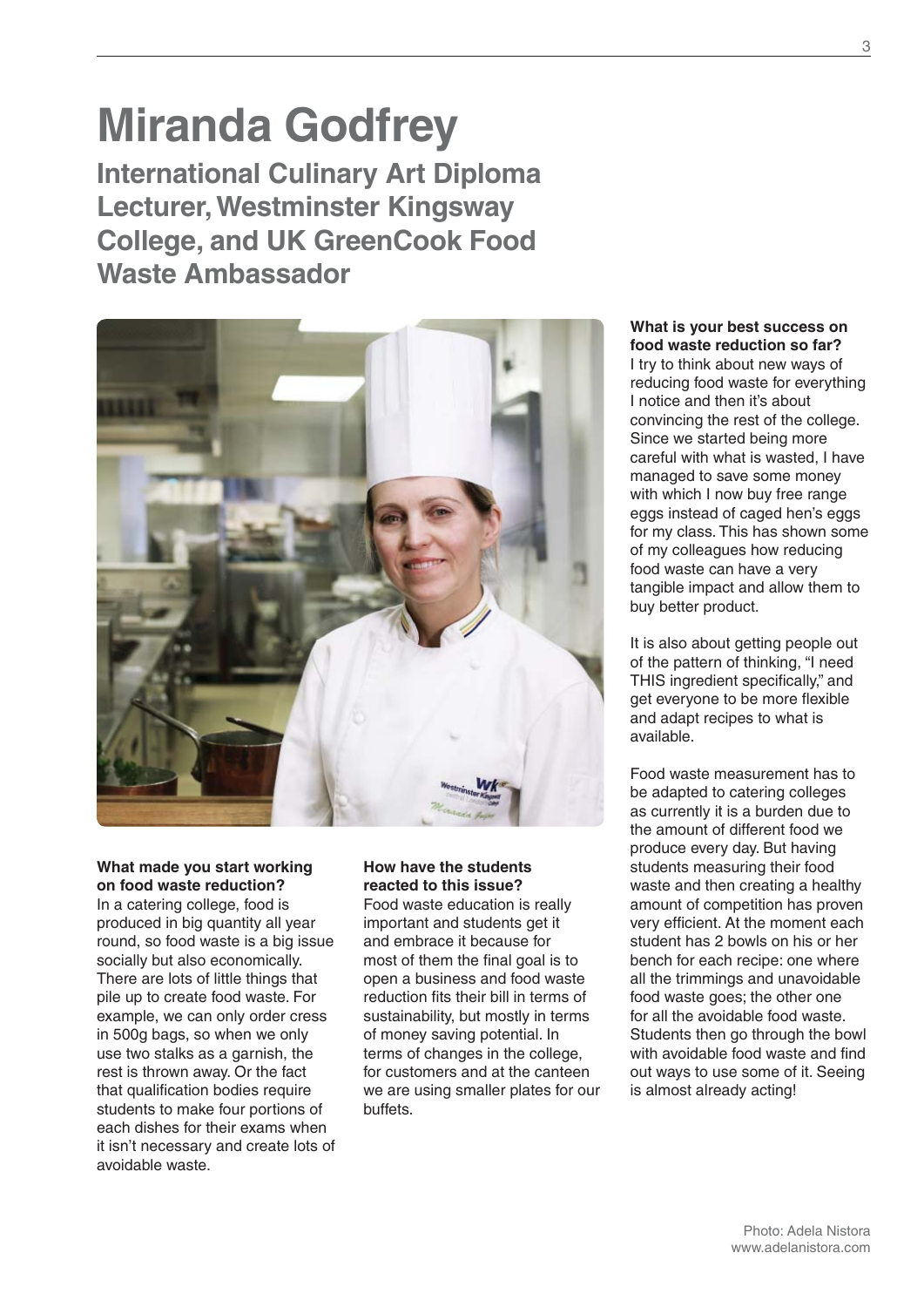Good equipment is crucial for us in the battle against food waste. For example, our powerful blenders allow us to blend various off-cuts into delicious soups and sauces.

It's also about trying new things. For example, at the moment we are growing cress for garnish in the classroom in used mushroom trays. If it works, we will be able to be self-sufficient in cress, while growing an unusual variety. As we will be able to pick on demand, the waste will be minimal.

#### **What advice you would give to colleague starting to reduce food waste?**

It is about asking question and inspiring people to ask questions. Why has the City & Guilds qualification body decided on four portions for their assessments? Why is the time we can leave food on a buffet only two hours? It is also very important to measure food waste so we can see what we save, and ultimately to have this built into the system.

#### **What should we be doing in 10 years' time?**

There is room for improvements with catering colleges' test assessments for City & Guilds qualifications, where students are asked to cook four portions of everything. That creates a lot of waste and it isn't necessary. It would make sense to reduce the assessments portions from four to two, and maybe create a voucher system where this food would be made available at the canteen and could be eaten for free by the students after the assessment is complete.

We could also have adapted examinations where only what needs to be judged will be cooked. When judging Egg Benedict preparation, for example (a standard test for catering students), I only need to see the egg and the hollandaise sauce, there is no need to add bread as it doesn't really matter in this case.

It would also be amazing to have a food measurement system integrated at the colleges which would allow us to monitor food waste and reduce it. Compulsory food waste training in all catering colleges would also be great as we need to train the future generations of chefs to be food waste smart!

**Find out more about the International Culinary Diploma at Westminster Kingsway College in London: www.westking.ac.uk/course/ international-culinary-diploma/**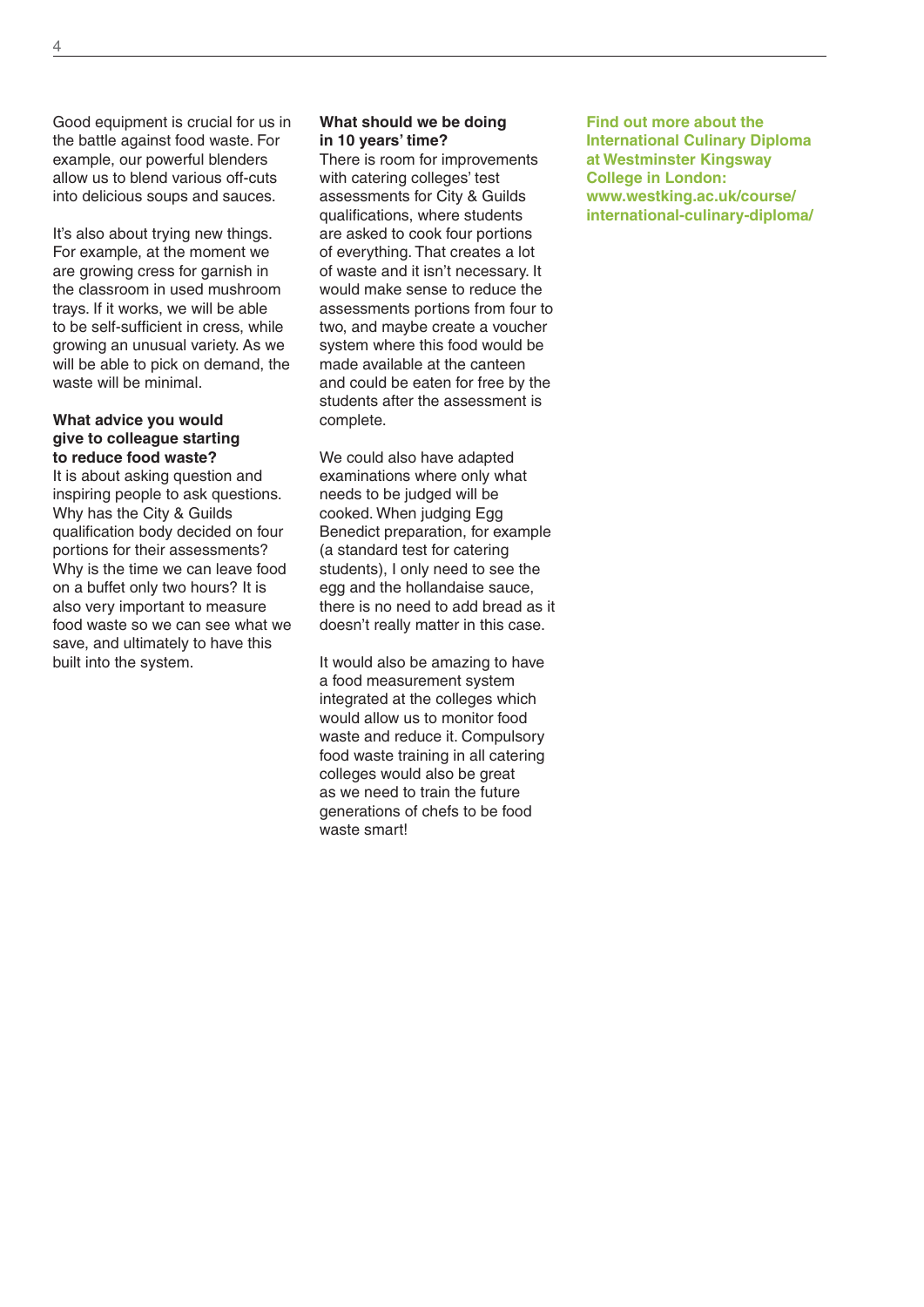### **Sarah Moore Artisan Caterer, and UK GreenCook**

**Food Waste Ambassador**



#### **What made you start working on food waste reduction?**

The social fact that we waste over 20% of our food makes this issue extremely important on the national and international agenda, but also on our plates. As people who eat, buy, prepare or grow food, we are all qualified to speak about it and act on the food waste issue.

#### **Have you raised awareness of food waste with your customers? How has this worked?**

I have started to work with my clients when serving a buffet and I now talk to them before they come and help themselves. I do something that is really counterintuitive for caterers and tell people that there is enough food but it's "only one of each of everything". I was initially quite scared about

saying it but the feedback has been really good once the reason behind it was explained. So maybe we just need to tell customers about portion size. No one has ever disagreed with me when I explained it so it has been a really good experience so far.

#### **What should we be doing in 10 years' time?**

No catering college can hear Miranda [from Westminster Kingsway college, see previous case study] and not take action, but it has to be underpinned with proof that it is possible and feasible. We have to win hearts and minds! Being part of a community that wants to improve food waste reduction and using "networking knowledge sharing" is really helpful. We have to learn to say no to some things, and it does take some bravery sometimes.

**Find out more about Sarah Moore's artisan catering business at: www.sarahmoore. co.uk and read her blog 'Mudpies and Minestrone' at: www.mudpiesandminestrone. blogspot.co.uk**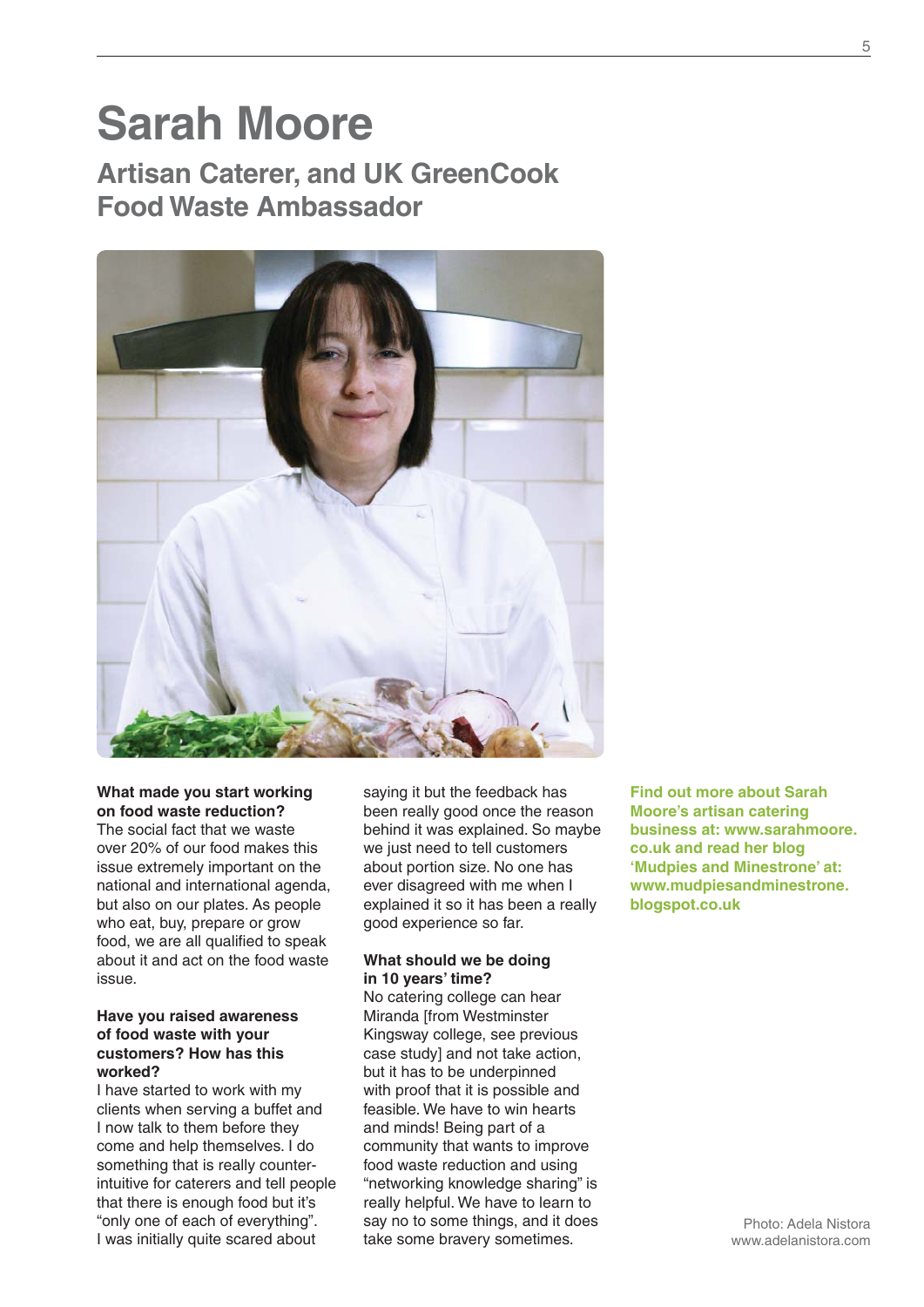### **Tom Fletcher Founder - Rejuce, and UK GreenCook Food Waste Ambassador**



Thomas has built a business called Rejuce by re-using, re-directing and recycling food surpluses from local markets and supermarkets by bicycle: transporting and transforming it into healthy eco-friendly juices, soups and smoothies.

#### **What made you start working on food waste reduction?**

Travelling and seeing first-hand the amount of food we take from developing countries and then seeing the amount wasted at the other end, especially in the wholesale markets. It sickened me to do nothing about it and pretend that I was someone that couldn't do anything to change it, as I was the perfect person to do it.

#### **Have you raised awareness of food waste with your customers? How has this worked?**

All my customers and retailers understand the difference between food that is not good enough presently to be sold and food that is too good to throw away, because they drink it willingly. They are the best ambassadors of Rejuce as they tell their friends and can be justifiably smug about consuming our products. It's a win-win situation: the customer benefits from a healthy, hearty juice made with at least three different types of fruit and veg, helping them reach their 5-a-day; the food suppliers win because they don't have to pay to dispose of their edible produce; and the environment we all share wins because food doesn't go to landfill or get churned into topsoil. It then gets covered in ammonium nitrate to boost the soil's fertility artificially, which is much more energy intensive than using natural fertiliser such as animal manure, and causes unnecessary greenhouse gas emissions.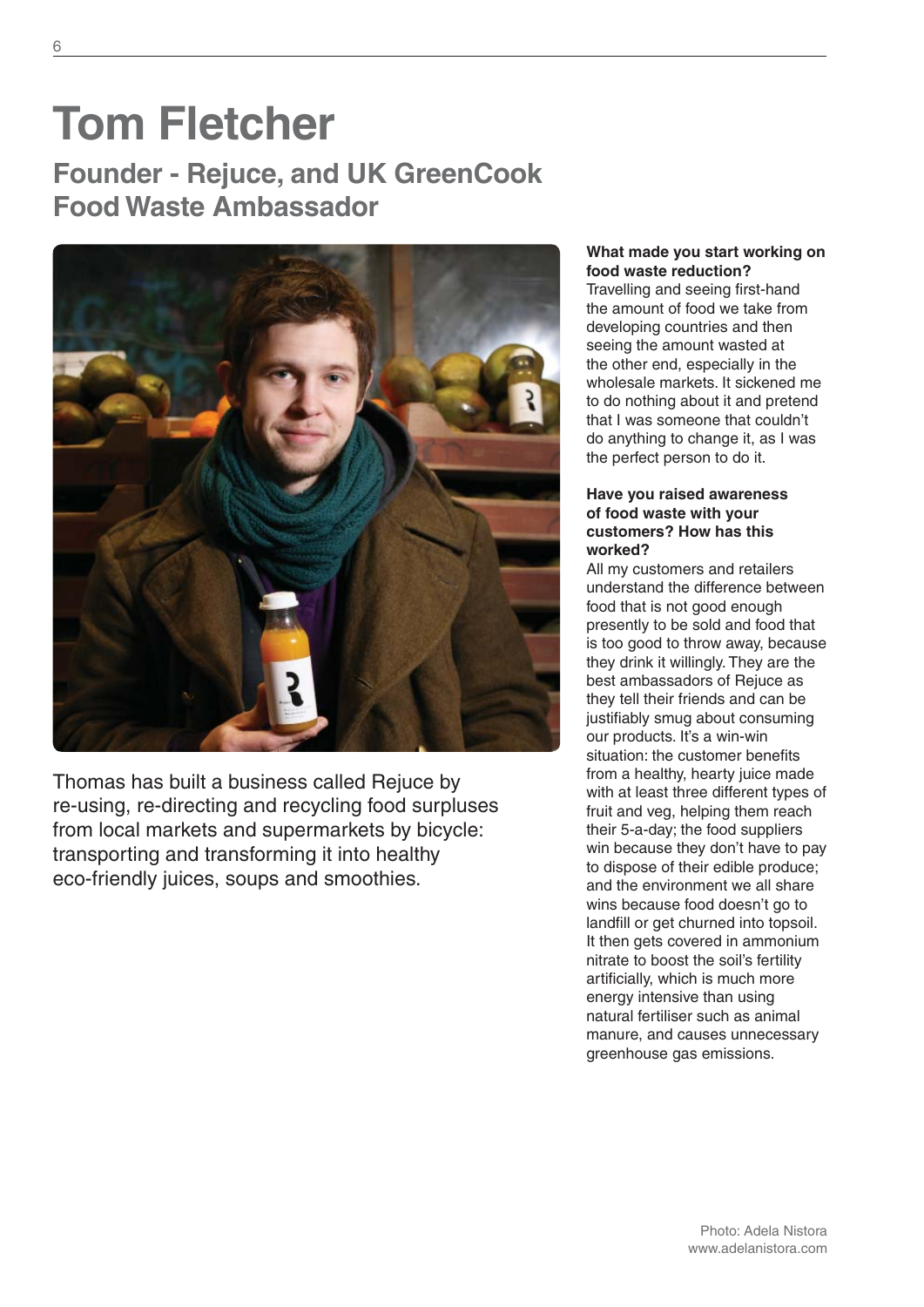#### **What is your best tip when working with saved fruits and vegetables?**

Be vigilant and don't be squeamish, some people are going hungry because no one wants to do what we do. I once fell nose deep inside a bin box of rotten strawberry juice because the cardboard I was walking across was wet underneath and couldn't support my weight! I carried on collecting the edible ones and some four hours later I showered and changed and was absolutely fine.

Look for ways to standardise your processes as much as possible because it is a numbers game and if you can simplify things you will win in bulk. However mundane it is, keep motivated with other sources of entertainment like audio books.

#### **What should we be doing on food waste reduction in 10 years' time?**

Ideally, the majority of surplus food would go to humans, as it is still fit for humans. The second biggest percentage, what isn't fit for human consumption any more, would go to pigs and other livestock that prefer wet feed. The third use – the minority of food waste – would go to Anaerobic Digestion (AD) and be churned into fertiliser and bio-gas. If I had my way, we would continue to rescue the energy from any saved food unfit for human consumption mainly by mammals' digestion, and then use the treated excrement as fertilisers as humans always have done in the past. AD should be a last resort to treat food waste as I believe it is an expensive and energy-intensive way of making fertiliser and bio-gas.

To make this happen, two things would be needed.

Firstly, the laws around redirecting food waste would have to be supported. As with the Good Samaritans Act in the USA, businesses would have an incentive to reclaim the money back from tax from the cost of transporting and handing this surplus food to farms and – for example – charitable food banks.

Secondly, as with the current food and hygiene standards in the food production and catering industries, a widely accredited form of certification should be attainable for re-classifying food from inedible waste to edible surplus. This test would certify someone who has the correct knowledge and experience to judge a good apple from a bad apple. As ridiculous, as this may sound, it might be the only way to cover businesses for insurance and legal reasons and to show "due diligence".

In my understanding, the best way to make use of edible food surplus is to turn it into juice, soup, preserves and dehydrated fruit and vegetables, because the initial produce is unrecognisable – cosmetic standards don't matter. Adding value to this otherwise forgotten saved food is the key to solving the problem quickly as a tax or disincentive will not encourage the right thing to be done, just the cheapest thing. An incentive or a win-win will encourage a wider approach where more thought is applied and more opportunities are created.

#### **Find out more about the work of Thomas and Rejuce at: www.rejuce.co.uk**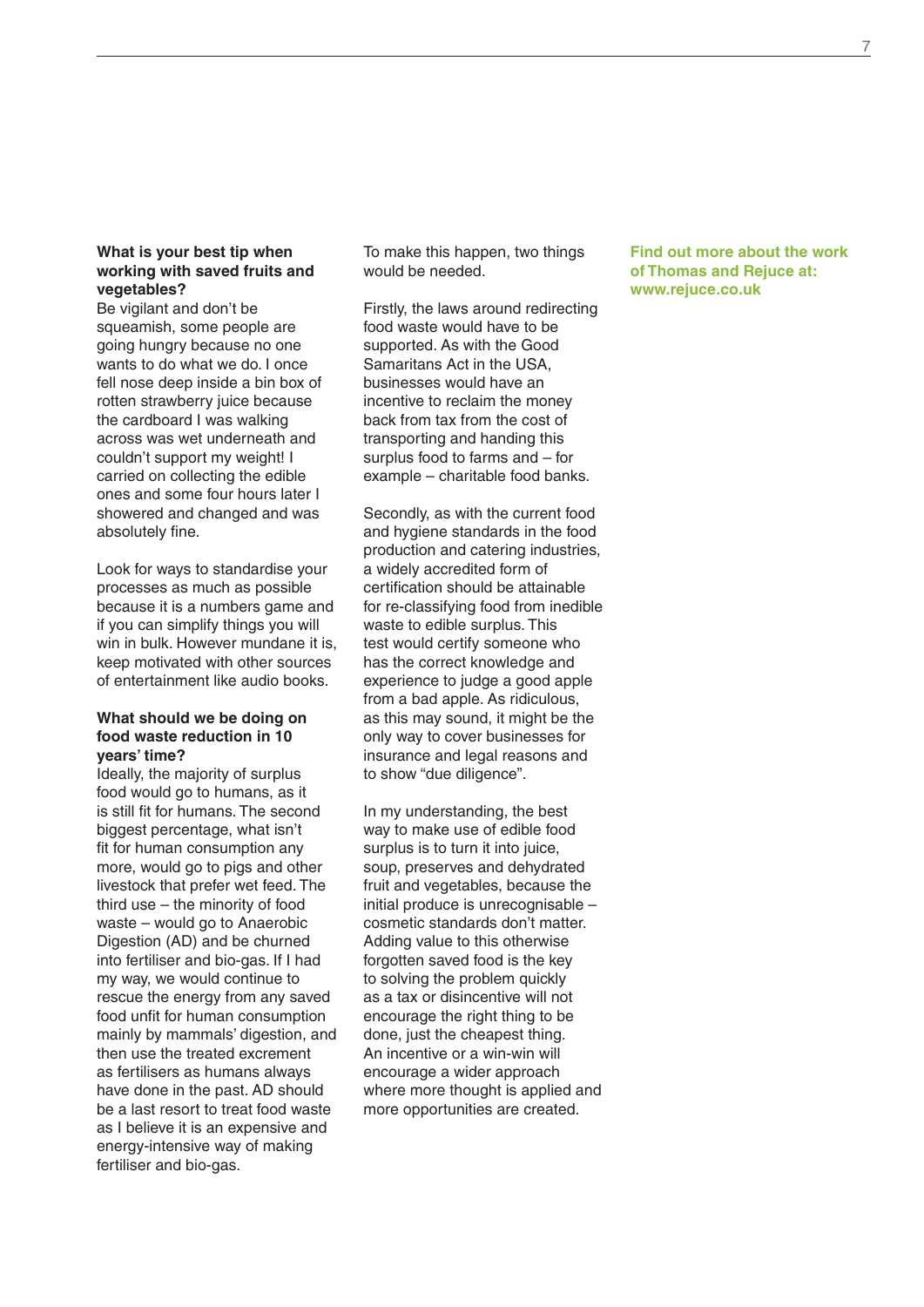# **Marianne Karstens**

**De Vale Ouwe, GreenCook Netherlands project co-ordinator**



The UK GreenCook Food Waste Ambassadors network was based on the GreenCook Ambassadors network in the Netherlands, run by De Vale Ouwe, which has provided Sustain's Ethical Eats project with valuable advice, support and opportunities to visit inspirational projects, see: www.greencook.nl/index.php/en/nl

**What has worked best in your battle against food waste?** Change lies in a mix of inspiration, awareness raising and measurement of the waste produced. Sharing knowledge, creativity and skills around food waste reduction in workshops (nose-to-tail, sustainable fish, etc…) is also crucial.

Skills, co-operation, creativity, innovation and correct interpretation of food regulations are all important and these will continue even after the GreenCook project ends. If there is limited money, the business should focus on serving food at the correct temperature and re-using leftovers.

**Find out more about De Val Ouwe at: www.devaleouwe.nl and the Netherlands GreenCook Food Waste Ambassadors on the following page, and also at: www.greencook.nl**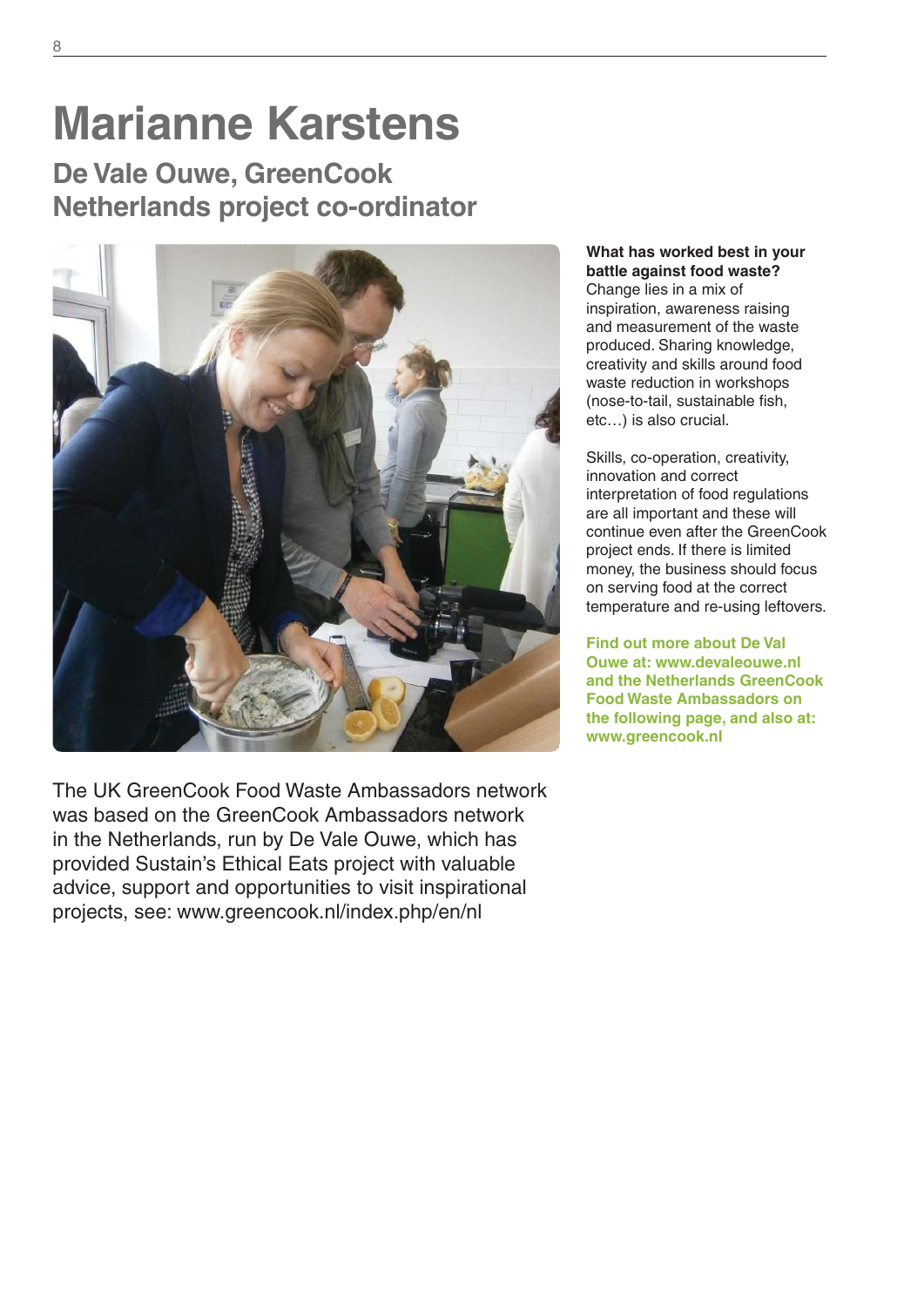### **Netherlands GreenCook Food Waste Ambassadors**

**Jan van de Kreeke, F&B (manager) and Banqueting coordinator, for Hotelschool The Hague in Amsterdam**



**What made you start working on food waste reduction?**

*Gerhard van den Broek*: Simply working in the kitchen and seeing that food waste is everywhere, from the preparation to the buffet, is a real eye-opener. And also, as an entrepreneur, money is important and any food wasted is money lost. Both these considerations together make you a food waste fighter and you start creating all sorts of recipes that save good food from being wasted, like making croutons from bread leftovers.

**Gerhard van den Broek, Chef, Landgoed Rhederoord**



**What has worked best for you in your battle against food waste?** *Gerhard van den Broek*: When we measured our food waste for a week, I was shocked by the amount that was thrown away. There are things you can't avoid throwing away like vegetable peelings, but other things can be saved using creative cooking. I love to be creative, and it is my passion to do so with what I have. I love to work on flavours and creativity is a skill you have to get as a food waste conscious chef.

**Marnetta Braks, Chef, Streekrestaurant De Hofkaeme**



We will apply nose-to-tail cooking concepts whenever we can, for example by buying whole deer during the hunting season. I like this challenge as in my restaurant there is no menu and I decide what people eat: people simply decide the number of courses they would like and what they eat (vegetarian, only fish, etc.). This puts me in a good position to use the "stewy parts" of meat and create delicious dishes with lesser known cuts of meat. This is a really helpful approach when trying to reduce food waste.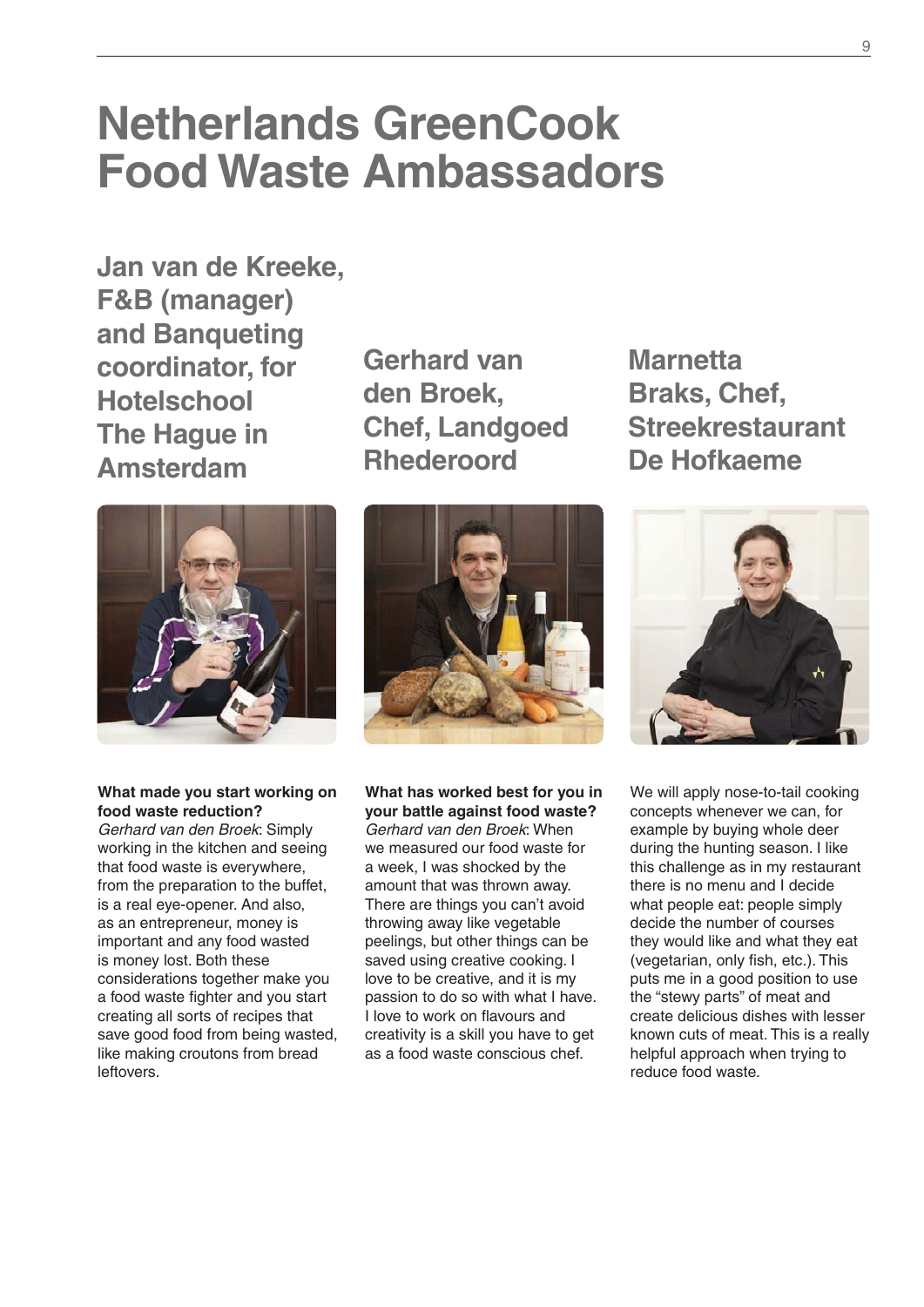*Jan van de Kreeke*: We have two types of restaurants. In Le Début, our fine dining restaurant where we serve a menu based on local and organic food, where the guest can state his or her dietary requirements and our chefs will take care of the rest. Guests have no choices on the menu content. In La Mangerie, our "front cooking buffet style" restaurant for students and lecturers, we have different approaches. For the buffet, we make sandwiches early and we adapt to demand as we go by making fresh sandwiches on demand. Guests need to be educated about this practice and we always explain why we are doing what we do.

There is almost too much variety, too much choice, and sometimes this promotes food waste. We use all our left-overs to make a delicious soup we call "Monday-Tuesday-Wednesday soup". We also let students and lecturers taste it so they can see for themselves that it is delicious.

For businesses, it's a choice to have sustainable options and work within these boundaries when changing the menu. It's also about taking steps with customers and showing them what we are doing. We explain that the change to sustainable products hasn't affected the price, but the portion is a bit smaller. Our message is: "Eat less but better."

*Marnetta Braks*: Working with better sourced and higher quality product and changing the portion size and not the price makes sense. As the products are of a higher quality and often taste better, a smaller portion tends to be just as satisfying.

#### **What should we be doing in 10 years' time?**

*Jan van de Kreeke*: I would like to see new technologies in the kitchen like using coffee grounds to grow fresh mushrooms. We would also need a clearer regulation on food waste that will allow us to use good quality food even after it has been 2 hours on a buffet, when the required temperature level for safety has been respected.

**To find out more:** 

- **Hotelschool The Hague in Amsterdam www.hotelschool.nl/en**
- **Landgoed Rhederoord www.rhederoord.nl**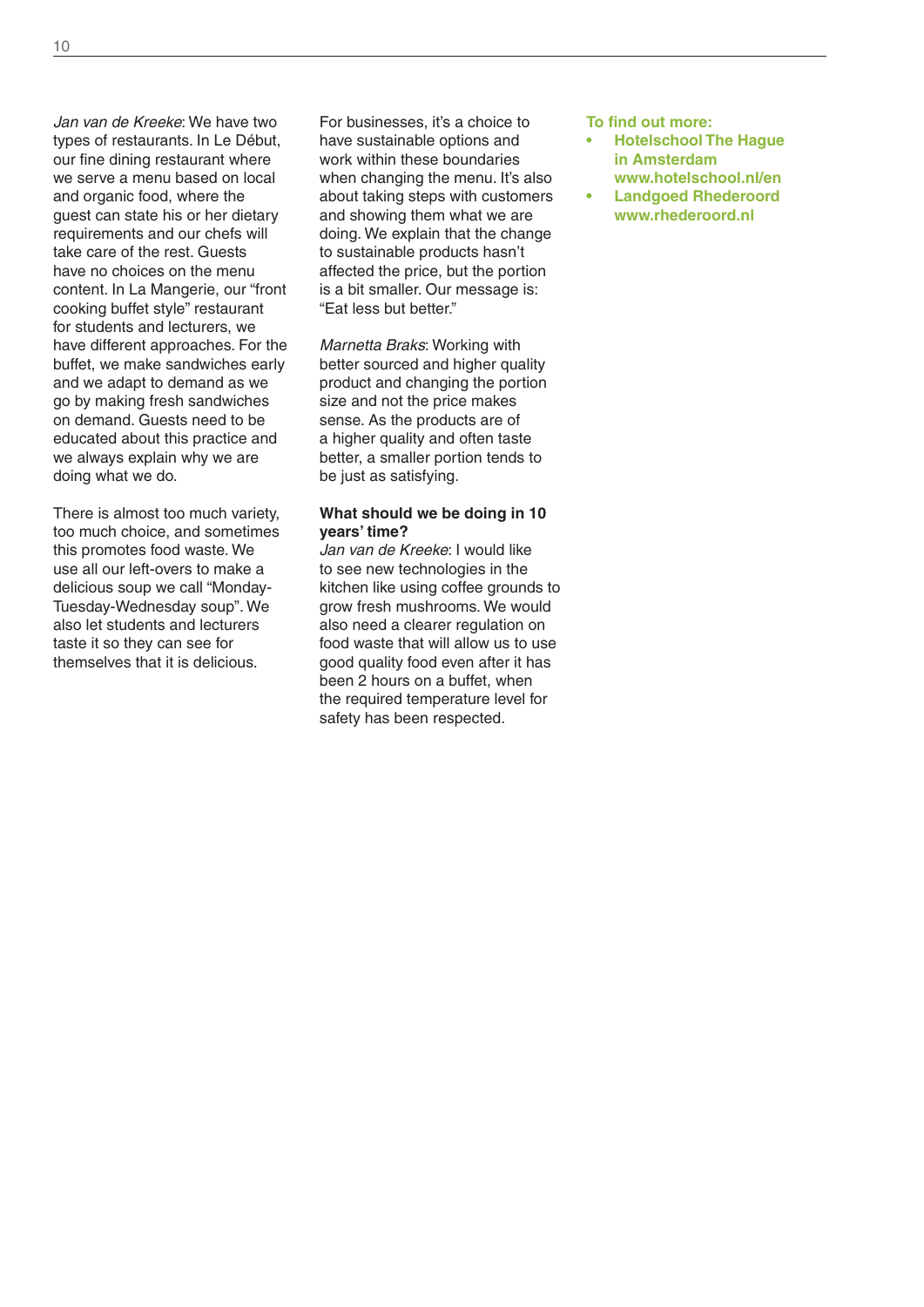## **Publications**

Ethical Eats has produced a range of guidance documents to help caterers, event organisers, catering colleges and catering students to learn how to serve healthier and more sustainable food, including reducing food waste. These are all available to download on the Sustain website: **www.sustainweb.org/ethicaleats/publications**



How chefs, caterers and culinary students can<br>serve fresh, delicious and sustainable food

#### **Good Food Guide: For chefs, caterers and culinary students**

This handy guide aims to provide practical advice on how to implement positive changes within established restaurants, cafés and catering businesses, as well as help encourage those at the start of their culinary career to take food sustainability to the next level.

### **Good Food The for Festivals Guide**



**How festival and other event organisers can celebrate the best of fresh, delicious and sustainable food**

#### **Good Food for Festivals Guide**

By adopting the simple, affordable and effective actions outlined in this guide, many of which are already being taken by some forward-thinking festival organisers, your event can play a part in improving the health and well-being of visitors, the livelihoods of farmers and producers, the welfare of farm animals, conservation of precious wildlife and fish stocks, food waste reduction, and the long-term sustainability of our food system.



**How festival, event and street-food caterers can serve great food, inspired by the healthy and sustainable food standards of the London 2012 Food Vision**

#### **The Good Food Guide: For Festival & Street-food Caterers**

This guide shows how festival, event and street-food caterers can serve great food, inspired by the healthy and sustainable food standards of the London 2012 Olympic Food Vision. It draws on the advice of street-food caterers who are using their dishes to improve the health of visitors, the livelihoods of farmers, the welfare of animals, the conservation of wildlife and fish stocks, food waste reduction, and the long-term sustainability of our food system.



#### **Better Breakfasts: a guide to help your morning menu rise and shine** Breakfast can be a surprisingly complicated affair from a sustainability point of view. Coffee from impoverished farmers in developing countries, pork from low-welfare pigs, eggs from caged hens, tomatoes from hot-houses in Holland, intensively farmed salmon, and on breakfast buffets, a very large amount of good food going to waste. But Ethical Eats is here to help, with the Better Breakfasts guide, which gives you all the information you need to help your morning menu rise and shine!